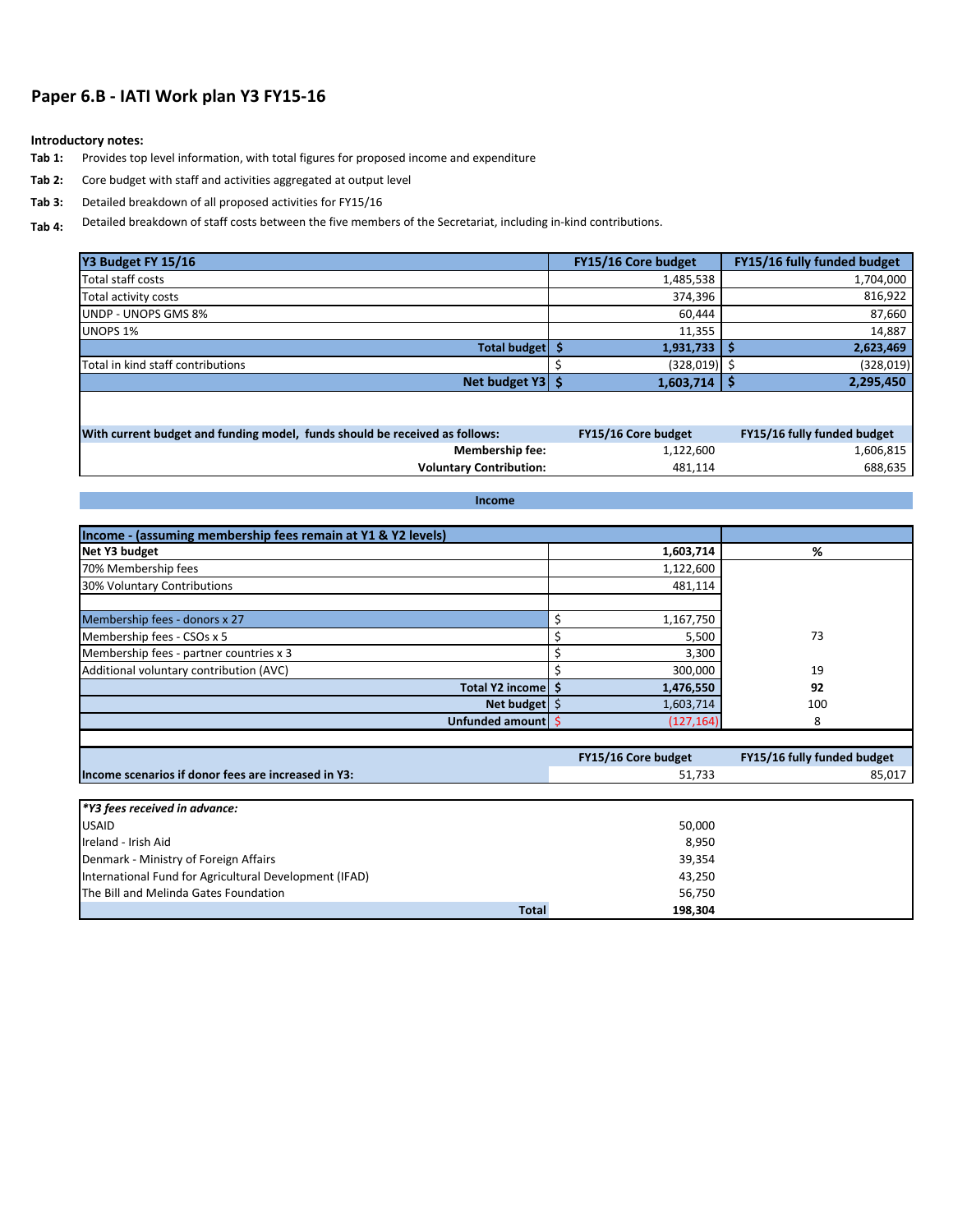| <b>Total Activity and Staff Costs</b><br>for the IATI Secretariat & Tech Team<br><b>INTERNATIONAL</b>                                               |                                                                                            |                                                                                                                                                                                                                                                                                                                                                                                                                                                                                                                                                                                                                                                                                                                                                                                                                                                     | Prioritisation                                                             |                                                                                                                                                  |              |                    |                        | <b>Staff Costs</b>    | <b>Staff FTEs</b> |  |                       |  |
|-----------------------------------------------------------------------------------------------------------------------------------------------------|--------------------------------------------------------------------------------------------|-----------------------------------------------------------------------------------------------------------------------------------------------------------------------------------------------------------------------------------------------------------------------------------------------------------------------------------------------------------------------------------------------------------------------------------------------------------------------------------------------------------------------------------------------------------------------------------------------------------------------------------------------------------------------------------------------------------------------------------------------------------------------------------------------------------------------------------------------------|----------------------------------------------------------------------------|--------------------------------------------------------------------------------------------------------------------------------------------------|--------------|--------------------|------------------------|-----------------------|-------------------|--|-----------------------|--|
|                                                                                                                                                     | AID<br>TRANSPARENCY<br>INITIATIVE                                                          | matched with deliverables and outputs for Y3 \$1.93 core budget                                                                                                                                                                                                                                                                                                                                                                                                                                                                                                                                                                                                                                                                                                                                                                                     | Q1   Q2   Q3   Q4                                                          |                                                                                                                                                  | <b>TOTAL</b> | <b>Secretariat</b> |                        | <b>Technical Team</b> | <b>Total FTEs</b> |  | <b>Activity Costs</b> |  |
| Output                                                                                                                                              | <b>Result</b>                                                                              | <b>Activity</b>                                                                                                                                                                                                                                                                                                                                                                                                                                                                                                                                                                                                                                                                                                                                                                                                                                     |                                                                            |                                                                                                                                                  | 1,531,915    |                    | 757,476                | 400,043               | 9.5               |  | 374,396               |  |
| <b>1. CORE TECHNICAL FUNCTIONS</b>                                                                                                                  | >>Maintain technical                                                                       | 1.A.1 IATI technical infrastructure sits on managed servers with a high level of support and stability                                                                                                                                                                                                                                                                                                                                                                                                                                                                                                                                                                                                                                                                                                                                              | $x \mid x$<br>$\mathbf{x}$                                                 |                                                                                                                                                  |              |                    |                        |                       |                   |  |                       |  |
| Output:<br>IATI Standard upgraded and<br>technical infrastructure maintained<br>and developed.                                                      | infrastructure<br>>>Upgrade standard<br>S>Align with other<br>standards & processes        | 1.B.1 Maintain regular dialogue with OECD-DAC to ensure IATI Standard and upgrade process remain aligned with<br>relevant OECD-DAC processes<br>1.B.2 The IATI Standard includes new modules/extensions to better reflect Humanitarian work and Debt and Equity<br>(the latter is dependent on outcome of Financing for Development processes)<br>1.B.3 Consultation and technical work is undertaken as necessary to better align the IATI Standard with other similar<br>initiatives (e.g. Open Contracting, HXL etc) and to include elements that support the reporting of South-South<br>cooperation<br>1.C.1 AidStream is maintained and developed as a core publishing tool<br>1.C.2 Guidance (video and written) is maintained and improved, including being upgraded in line with the IATI<br>Standard<br>1.C.3 Maintain IATI subscriptions | X<br>$\mathsf{x}$<br>$\mathsf{x}$<br>$\mathsf{X}$                          | $x \mid x \mid x$<br>$\mathsf{x}$<br>$\mathbf{x}$<br>x <sub>1</sub><br>$\times$ 1<br>$x \mid x \mid x$<br>$x \mid x \mid x$<br>$x \mid x \mid x$ | 346,982      |                    |                        | 209,258               | 2.3               |  | 137,724               |  |
| <b>2. TECHNICAL SUPPORT TO</b>                                                                                                                      | >>Technical support for                                                                    | 2.A.1 IATI publishers are supported by the technical team to continuously improve the quality of their data                                                                                                                                                                                                                                                                                                                                                                                                                                                                                                                                                                                                                                                                                                                                         | $\mathbf{x}$                                                               | $x \mid x \mid x$                                                                                                                                |              |                    |                        |                       |                   |  |                       |  |
| <b>IMPLEMENTING ORGANISATIONS</b><br>Output:<br>Quality and quantity of IATI data<br>improved, including all IATI<br>components of Common Standard. | publishers to improve data<br>>>Maintain/update tools &<br>documentation                   | 2.A.2 IATI Dashboard and d-portal are developed and maintained as key tools for monitoring data quality<br>2.B.1 IATI technical team provides technical support to new target publishers<br>2.B.2 IATI technical team works with other service providers (e.g. Bond, Partos) to ensure NGOs are supported to<br>publish and improve quality of IATI data<br>2.B.3 IATI technical team ensures other service providers understand how to provide support to publishers and they<br>are kept informed of changes and upgrades to the IATI Standard and related documentation                                                                                                                                                                                                                                                                          | $\mathsf{x}$<br>$\mathsf{x}$<br>$x \mid x$<br>$\mathsf{x}$<br>$\mathbf{x}$ | $x \mid x \mid x$<br>$x \mid x \mid x$<br>$\mathbf{X}$<br>$x \mid x \mid x$                                                                      | 213,790      |                    |                        | 190,785               | 2.1               |  | 23,005                |  |
| 3. DATA USE AT COUNTRY LEVEL >>Strengthen partner                                                                                                   |                                                                                            | 3.A.1 Country empowerment with greater partner country caucus engagement in IATI through regular dialogue,                                                                                                                                                                                                                                                                                                                                                                                                                                                                                                                                                                                                                                                                                                                                          | $\mathsf{x}$                                                               | $x \mid x \mid x$                                                                                                                                |              |                    |                        |                       |                   |  |                       |  |
| Output:<br>Frameworks and systems in place<br>for partner country members to use<br>IATI data.                                                      | country engagement<br>>>Work with AIMS providers<br>to increase IATI data<br>accessibility | seeking views and inputs into IATI governance and global dialogue on transparency<br>3.A.2 Dialogue with AIMS providers and pilot countries working to improve methods of accessing IATI data at country<br>level to inform future development of the IATI Standard<br>3.A.3 Support process of dialogue among partner countries through peer to peer exchange in workshops, webinars<br>and through bilateral discussions wherever possible (workshops if voluntary funding available)                                                                                                                                                                                                                                                                                                                                                             | $\mathbf{x}$                                                               | $x \mid x \mid x$<br>$x \mid x \mid x$                                                                                                           | 82,505       |                    | $52,505$ $\frac{1}{5}$ |                       | 0.2               |  | 30,000                |  |
| <b>4. IATI INSTITUTIONAL AND</b>                                                                                                                    | >>Support and advise                                                                       | 4.A.1 Develop and support implementation of resource mobilisation strategy for IATI                                                                                                                                                                                                                                                                                                                                                                                                                                                                                                                                                                                                                                                                                                                                                                 | $x \mid x \mid$                                                            | $\mathbf{x}$                                                                                                                                     |              |                    |                        |                       |                   |  |                       |  |
| <b>ADMINISTRATIVE MANAGEMENT</b><br>Output:<br>IATI is effectively and efficiently                                                                  | governance structures to<br>guide IATI                                                     | 4.A.2 Collect and manage financial contributions                                                                                                                                                                                                                                                                                                                                                                                                                                                                                                                                                                                                                                                                                                                                                                                                    |                                                                            | $x \mid x \mid x$                                                                                                                                |              |                    |                        |                       |                   |  |                       |  |
| managed at institutional and<br>administrative levels.                                                                                              | support implementation and<br>development                                                  | >>Enable TAG community to 2.B.1 Agendas, engagement, consultation, discussion papers, recording of outcomes, necessary follow-up action<br>including update of SOP<br>4.B.2 Provide logistic support for two Steering Committee meetings annually                                                                                                                                                                                                                                                                                                                                                                                                                                                                                                                                                                                                   |                                                                            | $x + x + x$<br>$X$ $X$ $X$                                                                                                                       | 638,247      |                    | $501,247$   \$         |                       |                   |  | 137,000               |  |
|                                                                                                                                                     | >>Organise and fund                                                                        | 4.B.3 Provide support to ad hoc and standing sub-groups                                                                                                                                                                                                                                                                                                                                                                                                                                                                                                                                                                                                                                                                                                                                                                                             |                                                                            | $x + x + x$                                                                                                                                      |              |                    |                        |                       |                   |  |                       |  |
|                                                                                                                                                     | participants for 2 SC<br>meetings                                                          | 4.C.1 Organise one annual TAG meeting                                                                                                                                                                                                                                                                                                                                                                                                                                                                                                                                                                                                                                                                                                                                                                                                               |                                                                            | $\times$ 1<br>$\mathsf{X}$                                                                                                                       |              |                    |                        |                       |                   |  |                       |  |
|                                                                                                                                                     |                                                                                            | 4.D.1 Organise and attend bi-annual IATI Secretariat face-to-face planning sessions                                                                                                                                                                                                                                                                                                                                                                                                                                                                                                                                                                                                                                                                                                                                                                 |                                                                            | $x \mid x$                                                                                                                                       |              |                    |                        |                       |                   |  |                       |  |
| <b>5. COMMUNICATION AND</b>                                                                                                                         | >>Reinforce political                                                                      | 5.A.1 Maintain strategic engagement with existing members to strengthen its brand and impact, including timely                                                                                                                                                                                                                                                                                                                                                                                                                                                                                                                                                                                                                                                                                                                                      |                                                                            |                                                                                                                                                  |              |                    |                        |                       |                   |  |                       |  |
| <b>OUTREACH</b><br>Output:<br>Outreach strengthened among                                                                                           | commitment to<br>transparency through                                                      | briefing of senior speakers representing IATI in the development policy discussions in relevant international fora<br>5.A.2 Identify strategic opportunities for engagement with development actors in different fields to promote new                                                                                                                                                                                                                                                                                                                                                                                                                                                                                                                                                                                                              | x                                                                          | $x \mid x \mid x$                                                                                                                                |              |                    |                        |                       |                   |  |                       |  |
| existing IATI members and other<br>development actors.                                                                                              | outreach                                                                                   | memberships and publishers from new and emerging markets, private sector and others<br>5.A.3 Represent IATI in technical communities and at key events                                                                                                                                                                                                                                                                                                                                                                                                                                                                                                                                                                                                                                                                                              |                                                                            | $x \mid x \mid x$<br>- x - l                                                                                                                     |              |                    |                        |                       |                   |  |                       |  |
|                                                                                                                                                     |                                                                                            | 5.B.1 Generate and update communications and advocacy materials for current and potential new members                                                                                                                                                                                                                                                                                                                                                                                                                                                                                                                                                                                                                                                                                                                                               | $\mathsf{X}$                                                               | $x \mid x \mid x$                                                                                                                                |              |                    |                        |                       |                   |  |                       |  |
|                                                                                                                                                     | materials including Annual                                                                 | >>Produce communications 5.B.2 Develop specific thematic campaigns for IATI around relevant international events on open data and<br>transparency                                                                                                                                                                                                                                                                                                                                                                                                                                                                                                                                                                                                                                                                                                   |                                                                            | $x \mid x \mid x \mid$                                                                                                                           | 250,390      |                    | $203,723$   \$         |                       | 1.9               |  | 46,667                |  |
|                                                                                                                                                     | Report 2015                                                                                | 5.B.3. Reinforce IATI as an intellectual hub by developing and publishing think-pieces and contributing to policy-<br>oriented discussions                                                                                                                                                                                                                                                                                                                                                                                                                                                                                                                                                                                                                                                                                                          | $\mathsf{x}$                                                               | $x \mid x \mid x$                                                                                                                                |              |                    |                        |                       |                   |  |                       |  |
|                                                                                                                                                     |                                                                                            | 5.B.4 Produce 2015 Annual Report as flagship comms publication<br>5.C.1 Carry out website review and scoping exercise for front and back-end web redesign                                                                                                                                                                                                                                                                                                                                                                                                                                                                                                                                                                                                                                                                                           |                                                                            | $\mathsf{x}$<br>$\mathsf{X}$                                                                                                                     |              |                    |                        |                       |                   |  |                       |  |
|                                                                                                                                                     |                                                                                            | 5.C.2 Merge IATI's websites and online tools into a single web presence under a common url (front end, user                                                                                                                                                                                                                                                                                                                                                                                                                                                                                                                                                                                                                                                                                                                                         |                                                                            | $\mathbf{x}$<br>$\times$ 1<br>$x \mid x$                                                                                                         |              |                    |                        |                       |                   |  |                       |  |
|                                                                                                                                                     |                                                                                            | experience)<br>5.C.3 Scope, design and build a single log-in user interface to bring together access to all IATI products and tools                                                                                                                                                                                                                                                                                                                                                                                                                                                                                                                                                                                                                                                                                                                 |                                                                            | $x \mid x$                                                                                                                                       |              |                    |                        |                       |                   |  |                       |  |
|                                                                                                                                                     |                                                                                            | (back end)<br>MANAGEMENT FEE (8% and 1% of the pass through)                                                                                                                                                                                                                                                                                                                                                                                                                                                                                                                                                                                                                                                                                                                                                                                        |                                                                            |                                                                                                                                                  | 71,799       |                    | 45,484                 |                       |                   |  | 26,315                |  |
|                                                                                                                                                     |                                                                                            |                                                                                                                                                                                                                                                                                                                                                                                                                                                                                                                                                                                                                                                                                                                                                                                                                                                     |                                                                            |                                                                                                                                                  |              |                    |                        |                       |                   |  |                       |  |
|                                                                                                                                                     |                                                                                            | <b>TOTAL (NET OF IN-KIND STAFF CONTRIBUTION)</b>                                                                                                                                                                                                                                                                                                                                                                                                                                                                                                                                                                                                                                                                                                                                                                                                    |                                                                            |                                                                                                                                                  | 1,603,714    |                    | 802,960                | 400,043               | 9.50              |  | 400,711               |  |







1) Staff in-kind contribution to the overall work of the Secretariat is provided by all consortium members including UNDP, UNOPS, DI and the Governments of Sweden and Ghana and is NOT listed in this overview 2) For the Staff Costs this table is showing FTEs (Full Time Equivalents) within the Tech Team and the three organization within the Secretariat in line with the budget 3) The multistakeholder consortium is made stronger by linkages between the core competencies of those involved which enables inter-organizational support and cross-fertilization between the five outputs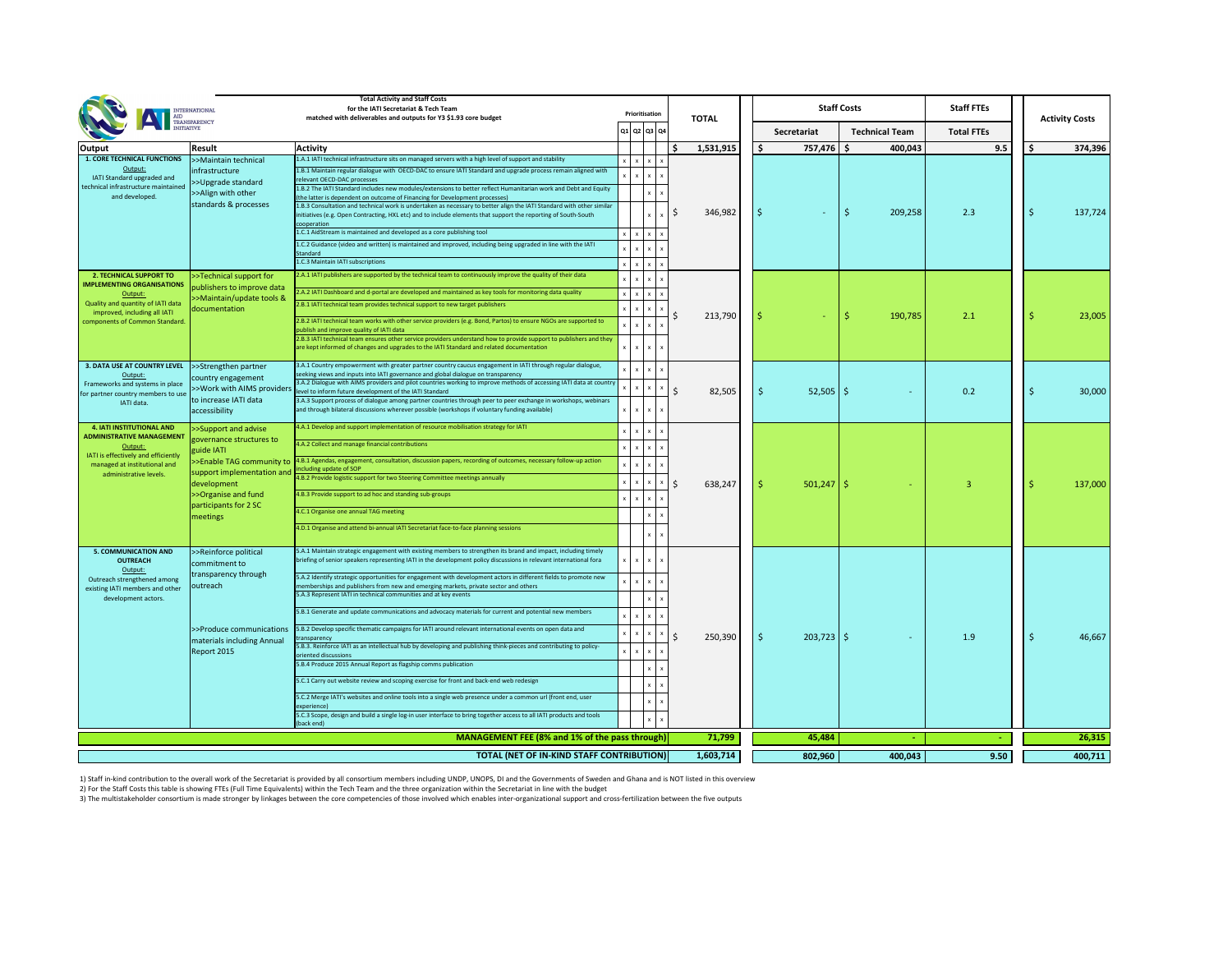|                                                                 | <b>IATI Annual Workplan September 2015-August 2016</b>                                                               |                                                                                                                                                                                                                                                              |                                                    |                                 |                                                 |                                              |  |  |  |  |
|-----------------------------------------------------------------|----------------------------------------------------------------------------------------------------------------------|--------------------------------------------------------------------------------------------------------------------------------------------------------------------------------------------------------------------------------------------------------------|----------------------------------------------------|---------------------------------|-------------------------------------------------|----------------------------------------------|--|--|--|--|
| <b>Output</b><br><b>Activity Result</b>                         |                                                                                                                      | <b>Activity</b>                                                                                                                                                                                                                                              | <b>Priority</b><br>1: Essential<br>2: Improvements | <b>Activity</b><br><b>Owner</b> | Budget (\$)<br>(Activity cost -<br>core budget) | Budget (\$) (Activity cost -<br>full budget) |  |  |  |  |
| <b>CORE TECHNICAL FUNCTIONS - Lead: DI</b>                      |                                                                                                                      |                                                                                                                                                                                                                                                              |                                                    | $\boldsymbol{X}$                | \$160,729                                       | \$188,884                                    |  |  |  |  |
| 1. Ensuring the<br>integrity of the IATI<br><b>Standard and</b> | 1.A. Core IATI technical<br>infrastructure is maintained and<br>developed                                            | 1.A.1 IATI technical infrastructure sits on managed<br>servers with a high level of support and stability                                                                                                                                                    | $\mathbf{1}$                                       | DI                              | \$45,009                                        | \$45,009                                     |  |  |  |  |
| maintaining and<br>improving the<br>technical                   | 1.B The IATI standard is upgraded<br>and developed as necessary<br>through a transparent,<br>community-based process | 1.B.1 Maintain regular dialogue with OECD-DAC to<br>ensure IATI Standard and upgrade process remain<br>aligned with relevant OECD-DAC processes                                                                                                              | $\mathbf{1}$                                       | DI                              | \$                                              | \$1,667                                      |  |  |  |  |
| infrastructure,<br>systems and tools                            |                                                                                                                      | 1.B.2 The IATI Standard includes new<br>modules/extensions to better reflect Humanitarian<br>work and Debt and Equity (the latter is dependent on<br>outcome of Financing for Development processes)                                                         | $\overline{2}$                                     | DI                              | $\zeta$                                         | \$3,334                                      |  |  |  |  |
|                                                                 |                                                                                                                      | 1.B.3 Consultation and technical work is undertaken<br>as necessary to better align the IATI Standard with<br>other similar initiatives (e.g. Open Contracting, HXL<br>etc) and to include elements that support the<br>reporting of South-South cooperation | $\overline{2}$                                     | DI                              | \$                                              | \$3,334                                      |  |  |  |  |
|                                                                 | 1.C. Publishing experience for IATI<br>publishers is enhanced through                                                | 1.C.1 AidStream is maintained and developed as a<br>core publishing tool                                                                                                                                                                                     | $\mathbf{1}$                                       | DI                              | \$50,000                                        | \$50,000                                     |  |  |  |  |
|                                                                 | improvements to tools, products<br>and access                                                                        | 1.C.2 Guidance (video and written) is maintained and<br>improved, including being upgraded in line with the<br><b>IATI Standard</b>                                                                                                                          | 1                                                  | <b>DI</b>                       | \$                                              | \$                                           |  |  |  |  |
|                                                                 |                                                                                                                      | 1.C.3 Maintain IATI subscriptions                                                                                                                                                                                                                            | $\mathbf{1}$                                       | DI                              | \$42,715                                        | \$42,715                                     |  |  |  |  |
| 2. Quality and<br>quantity of IATI data<br>improved             | 2.A. Data quality strategy<br>continues to be implemented to<br>drive up the quality and usability                   | 2.A.1 IATI publishers are supported by the technical<br>team to continuously improve the quality of their data                                                                                                                                               | 1                                                  | DI                              | \$                                              | \$                                           |  |  |  |  |
|                                                                 | of existing data from IATI                                                                                           | 2.A.2 IATI Dashboard and d-portal are developed and<br>members and other key publishers   maintained as key tools for monitoring data quality                                                                                                                | $\mathbf{1}$                                       | DI                              | \$23,005                                        | \$34,490                                     |  |  |  |  |
|                                                                 | 2.B Organisations wishing to<br>publish IATI data receive all                                                        | 2.B.1 IATI technical team provides technical support<br>to new target publishers                                                                                                                                                                             | $\mathbf{1}$                                       | $\mathsf{D}\mathsf{I}$          | $\zeta$                                         | \$8,335                                      |  |  |  |  |
|                                                                 | necessary technical support                                                                                          |                                                                                                                                                                                                                                                              |                                                    | SE                              | \$                                              | \$                                           |  |  |  |  |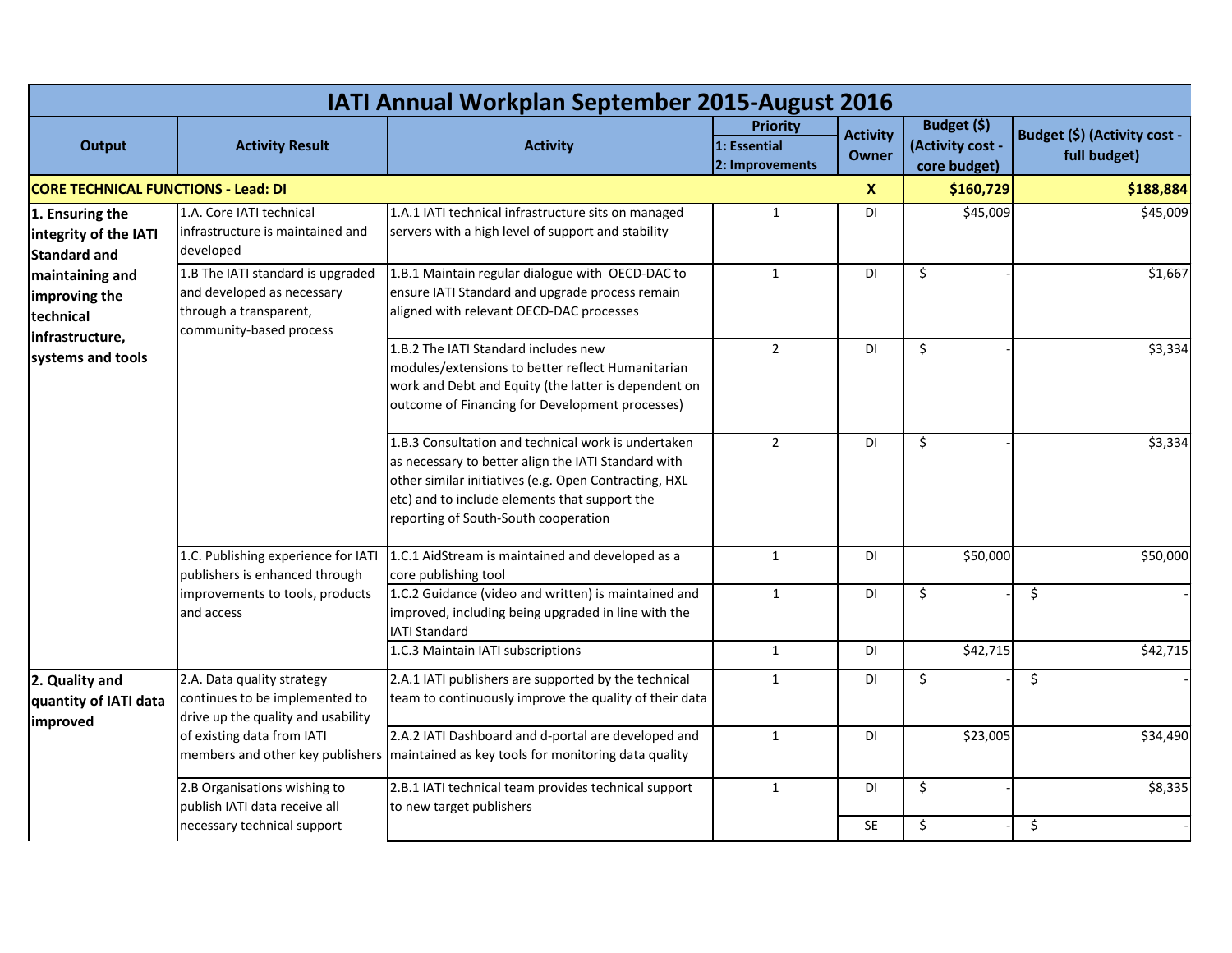|                                              |                                    | 2.B.2 IATI technical team works with other service                                       | 1              | DI               | \$           | \$            |
|----------------------------------------------|------------------------------------|------------------------------------------------------------------------------------------|----------------|------------------|--------------|---------------|
|                                              |                                    | providers (e.g. Bond, Partos) to ensure NGOs are                                         |                |                  |              |               |
|                                              |                                    | supported to publish and improve quality of IATI data                                    |                |                  |              |               |
|                                              |                                    | 2.B.3 IATI technical team ensures other service                                          | $\mathbf{1}$   | DI               | \$           | \$            |
|                                              |                                    | providers understand how to provide support to                                           |                |                  |              |               |
|                                              |                                    | publishers and they are kept informed of changes and                                     |                |                  |              |               |
|                                              |                                    | upgrades to the IATI Standard and related                                                |                |                  |              |               |
|                                              |                                    | COUNTRY OWNERSHIP AND INCREASED DATA USE AT COUNTRY LEVEL - Lead: UNDP and GHANA         |                | $\boldsymbol{X}$ | \$30,000     | \$60,000      |
| 3. National                                  | 3. Efforts of governments from     | 3.A.1 Country empowerment with greater partner                                           | $\mathbf{1}$   | Ghana            | \$           | \$            |
| governments are                              | both donor and partner countries   | country caucus engagement in IATI through regular                                        |                |                  |              |               |
| supported to access                          | supported to increase use of       | dialogue, seeking views and inputs into IATI                                             |                |                  |              |               |
| and use IATI data in                         | development data                   | governance and global dialogue on transparency                                           |                |                  |              |               |
| financial and                                |                                    | 3.A.2 Dialogue with AIMS providers and pilot                                             | $\mathbf{1}$   | <b>UNDP</b>      | $\zeta$      | \$            |
| budgetary decision-                          |                                    | countries working to improve methods of accessing                                        |                |                  |              |               |
|                                              |                                    | IATI data at country level to inform future                                              |                |                  |              |               |
| making processes.                            |                                    | development of the IATI Standard                                                         |                |                  |              |               |
|                                              |                                    | 3.A.3 Support process of dialogue among partner                                          | $\mathbf{1}$   | Ghana            | \$           | \$            |
|                                              |                                    | countries through peer to peer exchange in                                               |                |                  |              |               |
|                                              |                                    | workshops, webinars and through bilateral                                                |                | <b>UNDP</b>      | \$<br>30,000 | \$60,000      |
|                                              |                                    | discussions wherever possible (workshops if voluntary                                    |                |                  |              |               |
| <b>INSTITUTIONAL LEADERSHIP - Lead: UNDP</b> |                                    |                                                                                          |                | $\boldsymbol{x}$ | \$137,000    | \$435,206     |
| 4. Leadership and                            | 4.A Resource mobilisation          | 4.A.1 Develop and support implementation of                                              | 1              | <b>UNDP</b>      | \$           | \$            |
| strategic positioning                        |                                    | strategy ensures funding for IATI is resource mobilisation strategy for IATI             |                |                  |              |               |
| of IATI is continually                       | regular, predictable and           | 4.A.2 Collect and manage financial contributions                                         | $\mathbf{1}$   | <b>UNOPS</b>     | \$           | \$            |
| strengthened and                             | sustainable                        |                                                                                          |                |                  |              |               |
| the initiative is fully                      | 4.B. IATI Secretariat provides     | 4.B.1 Agendas, engagement, consultation, discussion                                      | $\mathbf{1}$   | <b>UNDP</b>      | \$           | \$            |
| resourced                                    |                                    | efficient support to its governance   papers, recording of outcomes, necessary follow-up |                |                  |              |               |
|                                              | structures to guide the initiative | action including update of SOP                                                           |                |                  |              |               |
|                                              |                                    |                                                                                          |                |                  |              |               |
|                                              |                                    | 4.B.2 Provide logistic support for two Steering                                          | 1              | <b>UNOPS</b>     | \$<br>77,000 | \$<br>218,520 |
|                                              |                                    | Committee meetings annually.                                                             |                |                  |              |               |
|                                              |                                    | 4.B.3 Provide support to ad hoc and standing sub-                                        | $\mathbf{1}$   | <b>UNDP</b>      | \$           | \$            |
|                                              |                                    | groups                                                                                   |                |                  |              |               |
|                                              |                                    |                                                                                          |                |                  |              |               |
|                                              | 4.C Technical Advisory Group       | 4.C.1 Organise one annual TAG meeting                                                    | $2^{\circ}$    | <b>UNOPS</b>     | \$40,000     | \$179,676     |
|                                              | advises on implementation of the   |                                                                                          |                |                  |              |               |
|                                              | Standard                           |                                                                                          |                |                  |              |               |
|                                              |                                    | 4.D IATI Secretariat and Technical 4.D.1 Organise and attend bi-annual IATI Secretariat  | $\overline{2}$ | <b>UNOPS</b>     | \$           | \$17,010      |
|                                              | all pressure that the              | المتاريخ والمتاريخ والمتاريط                                                             |                |                  |              |               |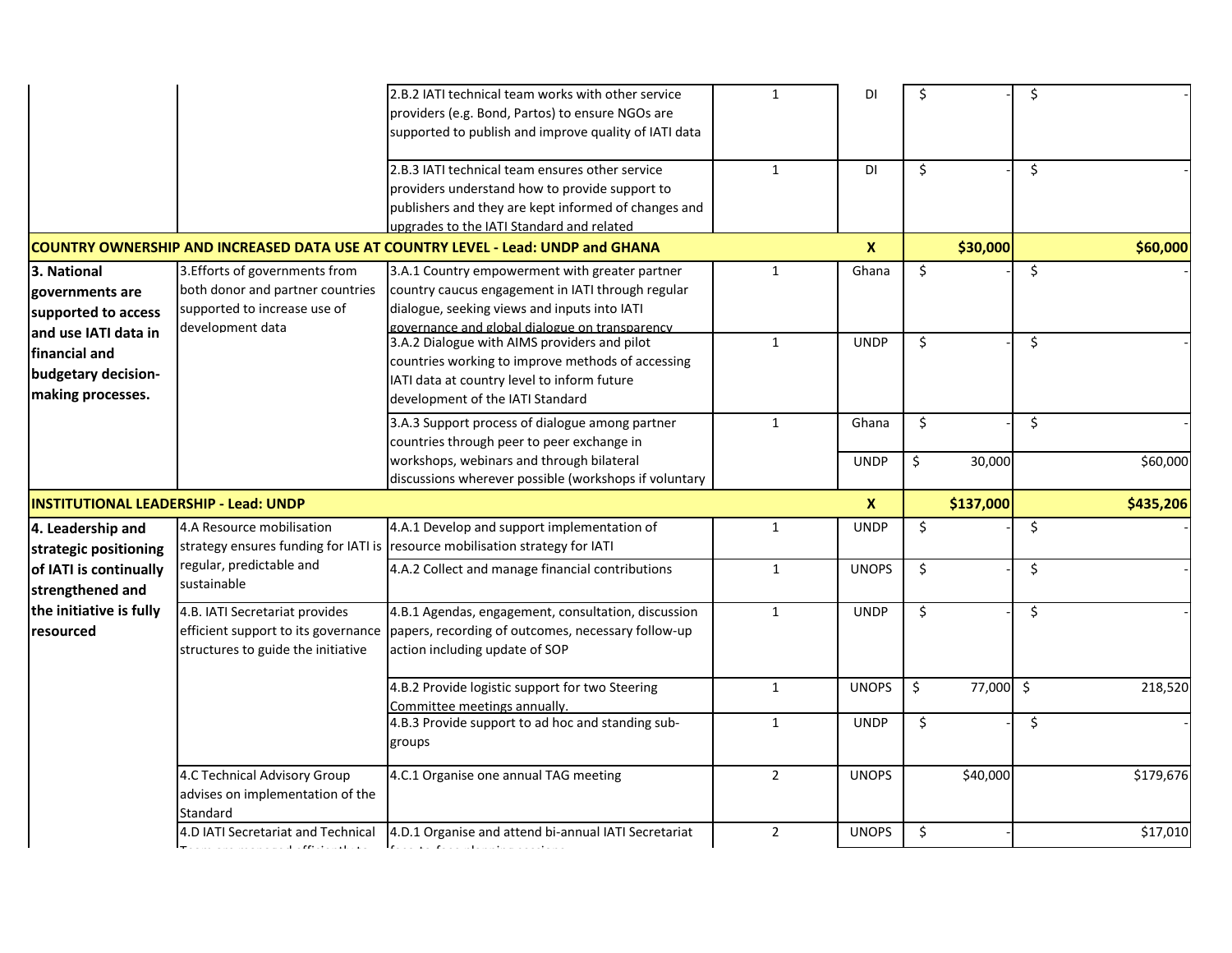|                     | I eam are managed efficiently to                                 | Itace-to-tace planning sessions                         |                              | <b>UNDP</b>      | \$      | 10,000      |         | \$10,000    |
|---------------------|------------------------------------------------------------------|---------------------------------------------------------|------------------------------|------------------|---------|-------------|---------|-------------|
|                     | support governance mechanism                                     |                                                         |                              | DI               | \$      | 10,000      |         | \$10,000    |
|                     |                                                                  |                                                         |                              | <b>SE</b>        | \$      |             | \$      |             |
|                     | <b>COMMUNICATIONS &amp; OUTREACH - Lead: UNDP, DI and SWEDEN</b> |                                                         |                              | $\boldsymbol{X}$ |         | \$46,667    |         | \$132,832   |
| 5. Outreach among   | 5.A Outreach strategy increases                                  | 5.A.1 Maintain strategic engagement with existing       | $\mathbf{1}$                 | <b>SE</b>        | \$      |             | \$      |             |
| existing members    | awareness and understanding of                                   | members to strengthen its brand and impact,             |                              |                  |         |             |         |             |
| and other           | IATI among a diverse range of                                    | including timely briefing of senior speakers            |                              | <b>UNDP</b>      | \$      | $30,000$ \$ |         | 30,000      |
| development actors  | development actors                                               | representing IATI in the development policy             |                              |                  |         |             |         |             |
| increases reach and |                                                                  | discussions in relevant international fora              |                              | DI               | $\zeta$ |             |         | \$10,000    |
|                     |                                                                  | 5.A.2 Identify strategic opportunities for engagement   | 1                            | DI               | \$      |             | \$      |             |
| impact of IATI      |                                                                  | with development actors in different fields to          |                              |                  |         |             |         |             |
|                     |                                                                  | promote new memberships and publishers from new         |                              | <b>SE</b>        | \$      |             | \$      |             |
|                     |                                                                  | and emerging markets, private sector and others         |                              |                  |         |             |         |             |
|                     |                                                                  | 5.A.3 Represent IATI in technical communities and at    | $\overline{2}$               | DI               | \$      |             |         | \$8,335     |
|                     |                                                                  | key events                                              |                              |                  |         |             |         |             |
|                     | 5.B Communications strategy                                      | 5.B.1 Generate and update communications and            | $\mathbf{1}$                 | DI               | \$      |             | \$      |             |
|                     | supports IATI objectives to                                      | advocacy materials for current and potential new        |                              |                  |         |             |         |             |
|                     | improve quality, quantity of data                                | members                                                 |                              |                  |         |             |         |             |
|                     | and diversification of membership                                | 5.B.2 Develop specific thematic campaigns for IATI      | $\mathbf{1}$                 | DI               | $\zeta$ |             | \$      |             |
|                     |                                                                  | around relevant international events on open data       |                              |                  |         |             |         |             |
|                     |                                                                  | and transparency                                        |                              |                  |         |             |         |             |
|                     |                                                                  | 5.B.3. Reinforce IATI as an intellectual hub by         | $\mathbf{1}$                 | DI               | \$      |             | \$      |             |
|                     |                                                                  | developing and publishing think-pieces and              |                              |                  |         |             |         |             |
|                     |                                                                  | contributing to policy-oriented discussions             |                              | <b>SE</b>        | \$      |             | \$      |             |
|                     |                                                                  | 5.B.4 Produce 2015 Annual Report                        | $\overline{2}$               | DI               | \$      | 16,667      | $\zeta$ | 23,333      |
|                     | 5.C Improved online user                                         | 5.C.1 Carry out website review and scoping exercise     | $\overline{2}$               | DI               | $\zeta$ |             | $\zeta$ |             |
|                     | experience                                                       | for front and back-end web redesign                     |                              |                  |         |             |         |             |
|                     |                                                                  | 5.C.2 Merge IATI's websites and online tools into a     | $\overline{2}$               | DI               | \$      |             |         | \$30,582    |
|                     |                                                                  | single web presence under a common url (front end,      |                              |                  |         |             |         |             |
|                     |                                                                  | user experience)                                        |                              |                  |         |             |         |             |
|                     |                                                                  | 5.C.3 Scope, design and build a single log-in user      | $\overline{2}$               | DI               | \$      |             |         | \$30,582    |
|                     |                                                                  | interface to bring together access to all IATI products |                              |                  |         |             |         |             |
|                     |                                                                  | and tools (back end)                                    |                              |                  |         |             |         |             |
|                     |                                                                  |                                                         |                              | $\boldsymbol{X}$ |         | \$374,396   |         | \$816,922   |
|                     |                                                                  | Personnel                                               | $\mathbf{1}$                 | DI               |         | \$588,970   |         | 795,432     |
|                     |                                                                  | Personnel                                               | $\mathbf{1}$                 | <b>UNDP</b>      |         | \$262,527   |         | \$262,527   |
|                     |                                                                  | Personnel                                               | $\mathbf{1}$                 | <b>UNOPS</b>     |         | \$306,022   |         | \$318,022   |
|                     |                                                                  |                                                         | <b>TOTAL PERSONNEL COSTS</b> |                  |         | \$1,157,519 |         | \$1,375,981 |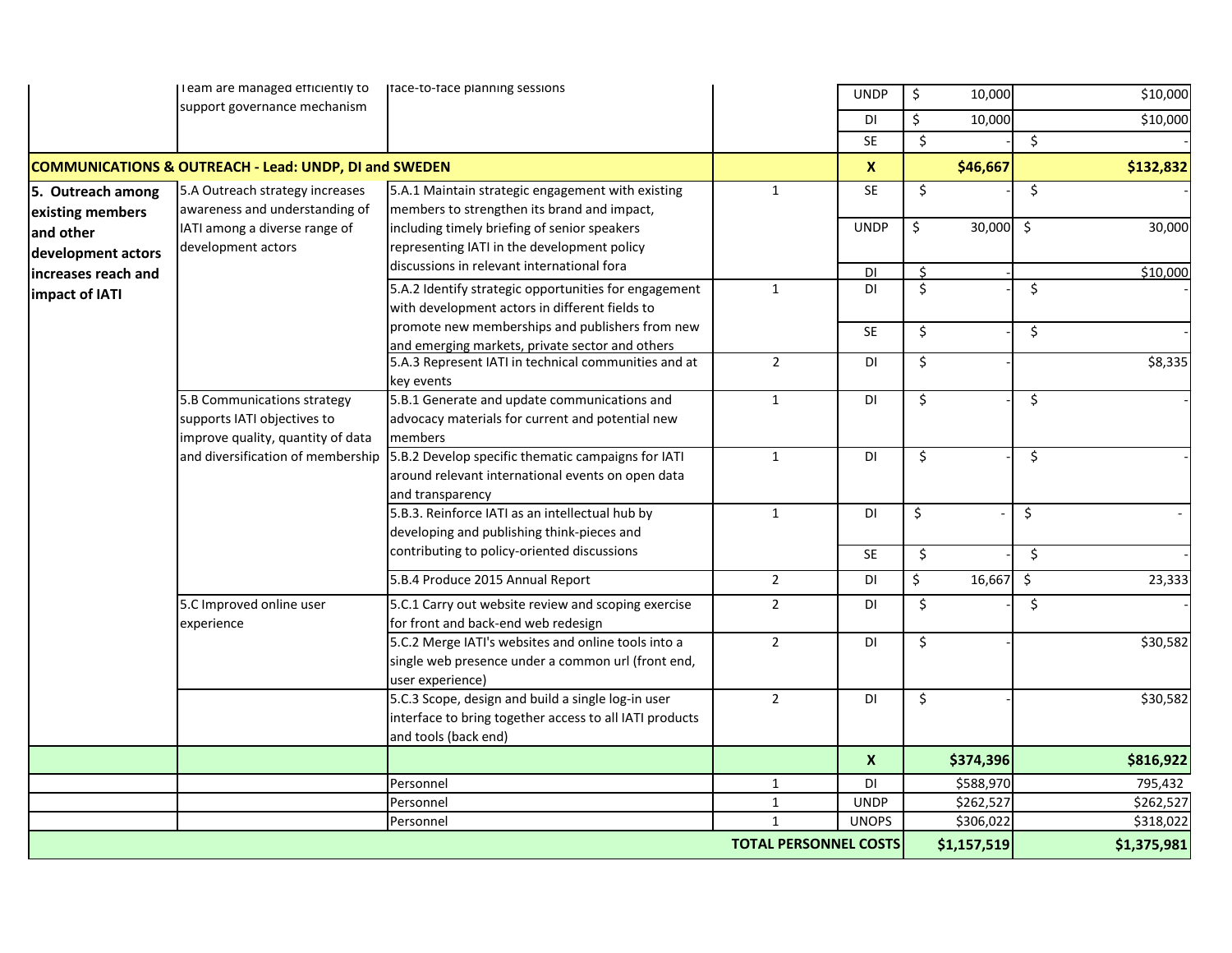| <b>MANAGEMENT FEE UNDP 8%</b>          | \$26,602    | \$29,002    |
|----------------------------------------|-------------|-------------|
| <b>MANAGEMENT FEE UNOPS (8%)</b>       | \$33,842    | \$58,658    |
| <b>MANAGEMENT FEE UNOPS (1%)</b>       | \$11,355    | \$14,887    |
| <b>IN KIND CONTRIBUTION</b>            | \$328,019   | \$328,019   |
| <b>TOTAL with in-kind contribution</b> | \$1,931,733 | \$2,623,469 |
| <b>GRAND TOTAL (net budget)</b>        | \$1,603,714 | \$2,295,450 |